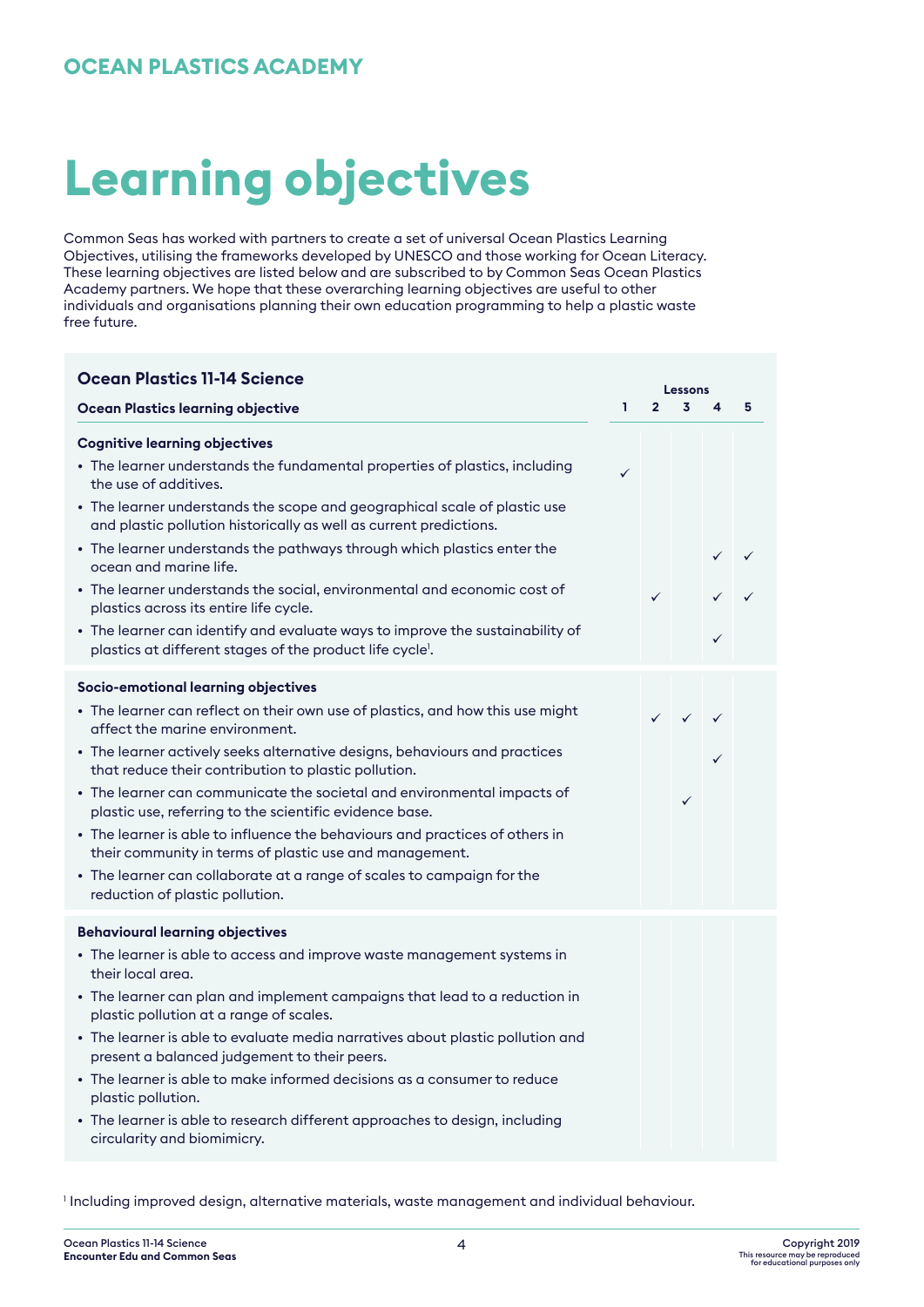# **SCHEME OF WORK**

# **Applicable standards** National Curriculum for England Key Stage 3

| <b>KS3 Science</b>                                                                                                                                                                                                                                       | Lessons |                                        |   |   |   |
|----------------------------------------------------------------------------------------------------------------------------------------------------------------------------------------------------------------------------------------------------------|---------|----------------------------------------|---|---|---|
| <b>Element of the curriculum</b>                                                                                                                                                                                                                         | ı.      | $\overline{2}$                         | 3 | 4 | 5 |
| <b>Materials</b>                                                                                                                                                                                                                                         |         |                                        |   |   |   |
| • Properties of polymers                                                                                                                                                                                                                                 |         | $\checkmark$ $\checkmark$ $\checkmark$ |   |   |   |
| <b>Energy Changes</b><br>• Heating and thermal equilibrium: how a temperature difference between<br>two objects leads to energy transfer from the hotter to the cooler one,<br>through contact (conduction) or radiation, and how such transfers tend to |         | $\checkmark$                           |   |   |   |
| reduce the temperature difference. Use of insulators.                                                                                                                                                                                                    |         |                                        |   |   |   |
| <b>Scientific working skills</b>                                                                                                                                                                                                                         |         |                                        |   |   |   |
| • Make predictions using scientific knowledge and understanding.                                                                                                                                                                                         |         | $\checkmark$                           |   |   |   |
| • To select, plan and carry out the most appropriate types of scientific<br>enquiries to test predictions, including identifying independent,<br>dependent and control variables, where appropriate.                                                     |         | ✓                                      |   |   |   |
| • To use appropriate techniques, apparatus, and materials during fieldwork<br>and laboratory work, paying attention to health and safety.                                                                                                                |         | ✓                                      |   |   |   |
| • To make and record observations and measurements using a range<br>of methods for different investigations; and evaluate the reliability of<br>methods and suggest possible improvements.                                                               |         | ✓                                      |   |   |   |
| • Presenting observations and other data using appropriate methods.                                                                                                                                                                                      |         |                                        |   |   | ✓ |
| • Translating data from one form to another.                                                                                                                                                                                                             |         |                                        |   |   |   |
| • Interpreting observations and other data, including identifying patterns<br>and trends, making inferences and drawing conclusions.                                                                                                                     |         |                                        |   |   |   |
| Interactions and interdependencies                                                                                                                                                                                                                       |         |                                        |   |   |   |
| • How organisms affect, and are affected by, their environment, including<br>the accumulation of toxic materials.                                                                                                                                        |         |                                        |   | ✓ |   |
| <b>Genetics and evolution</b>                                                                                                                                                                                                                            |         |                                        |   |   |   |
| • How changes in the environment may leave individuals within a species,<br>and some entire species less well adapted to compete successfully and<br>reproduce, which in turn may lead to extinction.                                                    |         |                                        |   | ✓ |   |
| Knowledge                                                                                                                                                                                                                                                |         |                                        |   |   |   |
| • How organisms affect, and are affected by their environment, including<br>the accumulation of toxic materials.                                                                                                                                         |         |                                        |   |   |   |
|                                                                                                                                                                                                                                                          |         |                                        |   |   |   |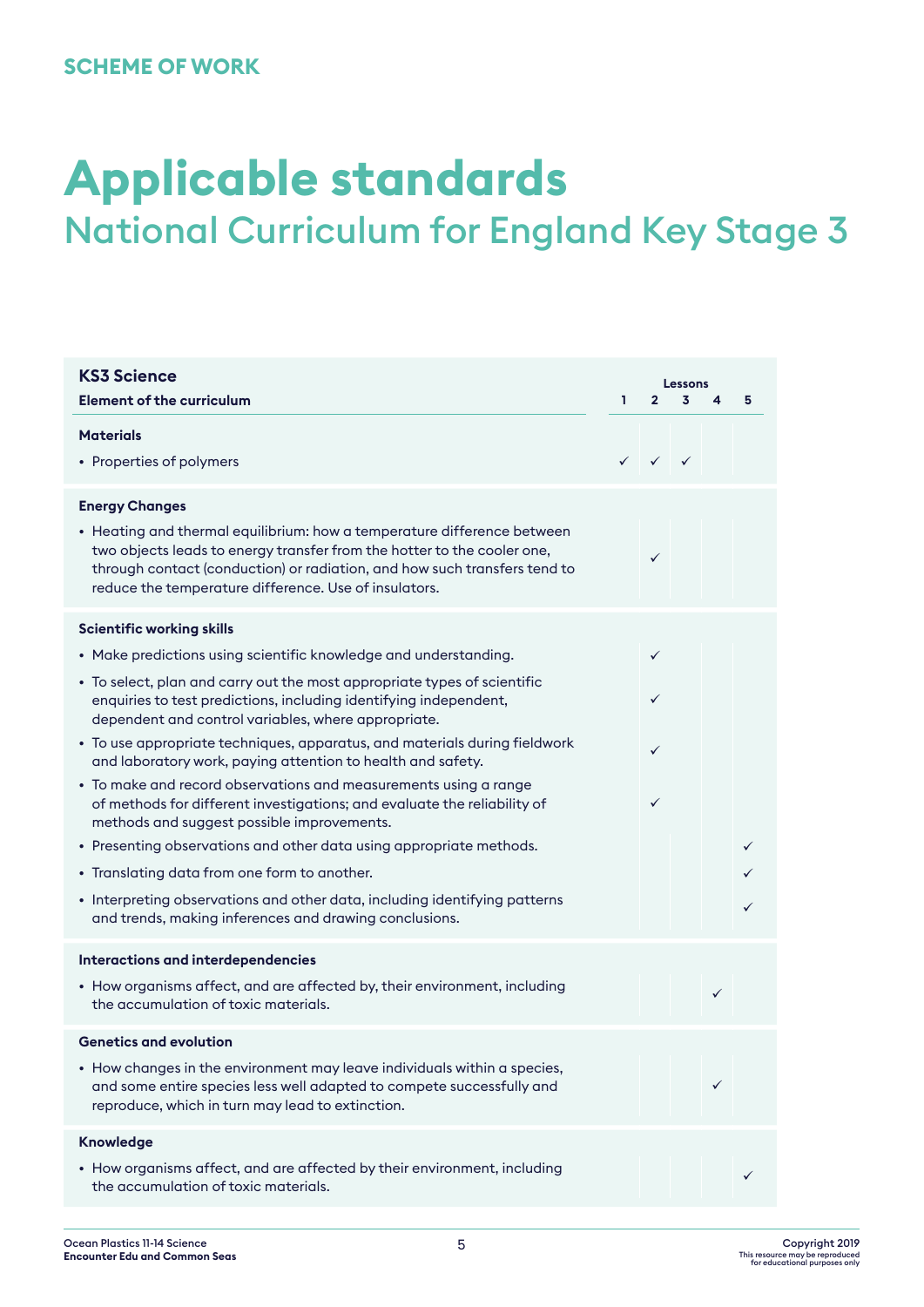# **SCHEME OF WORK**

# **Lesson 1: How are plastics made?**

# **Overview**

In this chemistry Key Stage 3 (KS3) lesson, students will learn how monomers and polymers dictate the properties of plastics. This lesson focuses on how plastics are made. Included are teacher resources for students to make their own polymer, using PVA and borax, to observe how changing the structure of a substance changes its properties.

# **Learning outcomes**

- State that plastics are made from oil
- Describe the steps involved in making oil
- State what a monomer and a polymer is
- Describe how changing a substance's structure can change its properties

### **Resources**

**Slideshow 1:**  $\boxed{\triangleright}$ How are plastics made? **Activity Overview 1a:** How to make slime **Student Sheet 1a:** Plastic production table **Student Sheet 1b:** Plastic card sort **Student Sheet 1c:** How to make slime **Thinglink:**

Seven types of plastic

**Lesson 2: Why are plastics useful?**

# **Overview**

In this chemistry Key Stage 3 (KS3) lesson, students investigate the different properties of plastics. In groups students design an investigation testing either thermal insulation or tensile strength. Included are teacher resources with an investigation template.

# **Learning outcomes**

- Describe how plastics can be both harmful and useful
- Identify independent, dependent, and control variables
- Develop investigation skills including control variables and repeats
- Evaluate results in a graph

### **Resources**

**Slideshow 2:**  $\sqrt{2}$ Why are plastics useful? **Activity Overview 2a:** Plastics independent investigations **Student Sheet 2a:** Plastics independent investigations

# Lesson 3: What happens after you throw it away? **Lesson 3: What happens after you throw it away?**

**Overview Learning outcomes**<br>
In this chemistry Key Stage 3 (KS3) Recognise that most plastic ends <u>Departicular</u> In this chemistry Key Stage 3 (KS3) lesson, students investigate rates of decay. The lesson is focused on students designing their own investigation. Included are teacher resources allowing students to test how a conventional plastic bag decays compared to a compostable bag (using a potato as a substitute), in different conditions.

# **Learning outcomes**

- Recognise that most plastic ends up in either landfill or the sea.
- Order materials based on the time they take to degrade.
- Describe alternatives to using plastics
- Create an investigation on how to increase the speed of decay.

### **Resources**

- **Slideshow 3:** What happens to plastic when you throw it away
- **Activity Overview 3a:** Degradation test

**Student Sheet 3a:** How long will it take to degrade?

**Student Sheet 3b:** Biodegradable plastic bags academic paper

**Student Sheet 3c:** Design a biodegrade test

**Student Sheet 3d:** Dr Imogen Napper's study

**External Link:** Inspiring Stories: Imogen

Napper